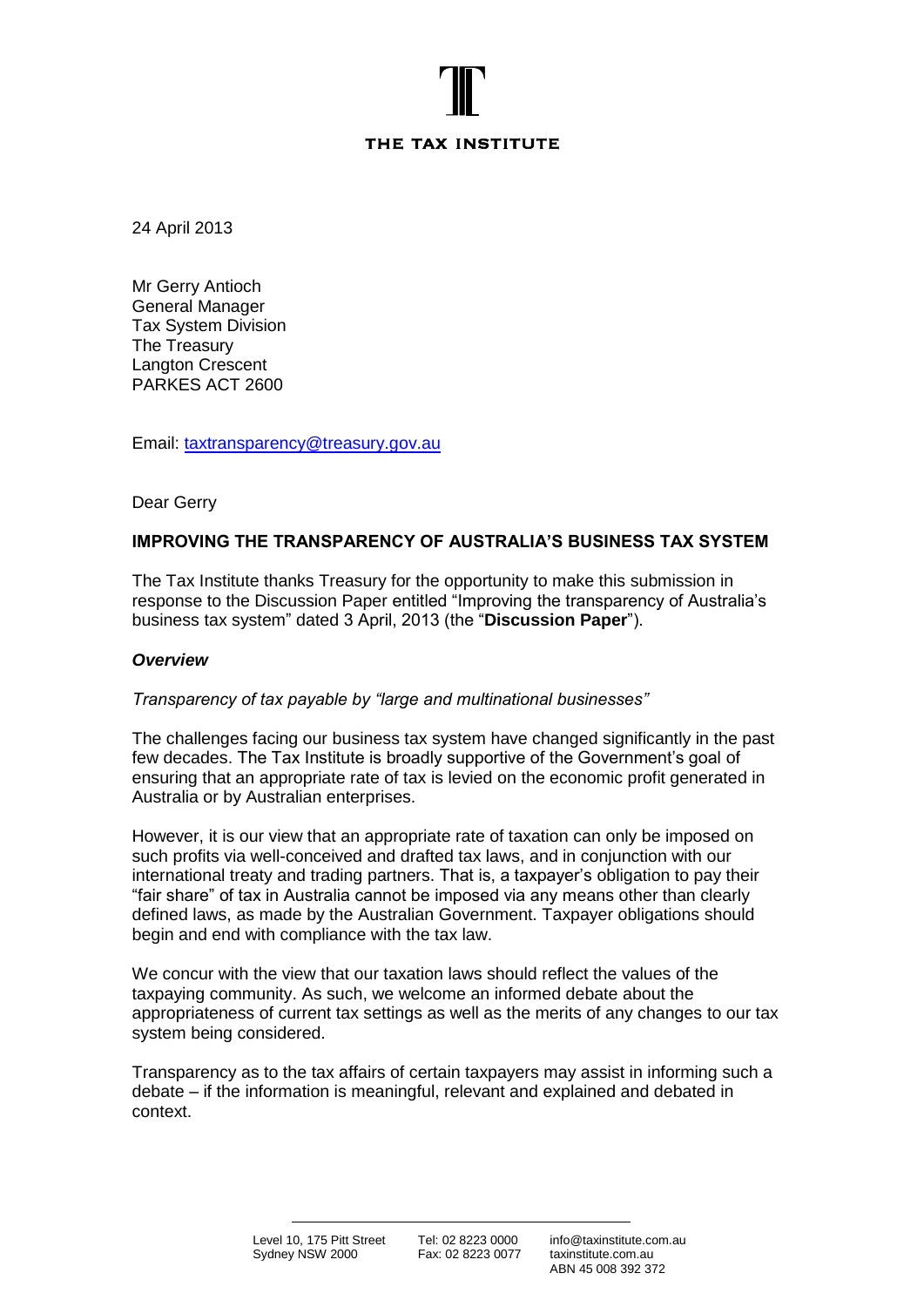The Assistant Treasurer"s media release of 4 February 2013 notes that transparency will "allow the public to better understand the business tax system and engage in debates about tax policy."

However, the tax system is complex and contains a multitude of bespoke tax treatments and concessions that have been specifically developed over time in conjunction with Government policy.

There is a high risk that the disclosed information will result in misunderstanding, especially without the necessary context about the business tax system and the particular facts and circumstances of the company. That is, the proposed disclosures risk causing widespread confusion rather than illumination, ultimately detracting from the objective of tax transparency.

Companies that have acted legally and legitimately, risk being unfairly tarred with the "tax avoidance brush" unless the Government treats disclosed information with sensitivity and takes responsibility for educating the community on the complexities of our business tax system. Exposure of company tax data on an entity by entity basis may aid, but does not in and of itself constitute, a sophisticated debate about taxation policy.

This will be especially the case for multinationals, as for such taxpayers Australia is only one of many jurisdictions in which tax is paid. The Australian tax liability of such taxpayers contributes to the organisation"s global effective tax rate and payments.

We acknowledge that the stakeholders of many companies extend far beyond shareholders to include employees, debtors, creditors, suppliers etc, and that as a result many companies are already required to disclose significant amounts of information via the requirement to lodge financial statements with the Australian Securities and Investment Commission ("**ASIC**").

We recommend that the Government further explores whether the objectives of this initiative may be better achieved via amendment of reporting requirements under the *Corporations Act 2001*. These reporting requirements have historically and in the present day fulfilled a valuable function of keeping relevant stakeholders informed as to the present and planned activities of the relevant company or economic group. The disclosure of additional information in this manner will allow tax information to be considered in context, allow greater transparency in relation to the economic substance of the transaction and could require additional disclosures deemed necessary via the notes to the financial statements.

We also recommend that in order to protect the confidentiality of tax information of individuals and small businesses as per the Assistant Treasurer"s media release of 4 February, 2013, the tax transparency threshold be set so as to exclude as many closely held companies as possible, and at total income of \$250 million. This threshold will exclude most closely held private companies and is consistent with the Australian Taxation Office"s ("**ATO**") internal administrative boundary between "small to medium" and "large business" taxpayers.

Notwithstanding the above, understanding the business tax system and building community consensus for action is only the first step. To ensure that enterprises "pay their fair share of tax" in accordance with the law, community consensus should feed into broader efforts to evaluate and if necessary change our domestic tax laws and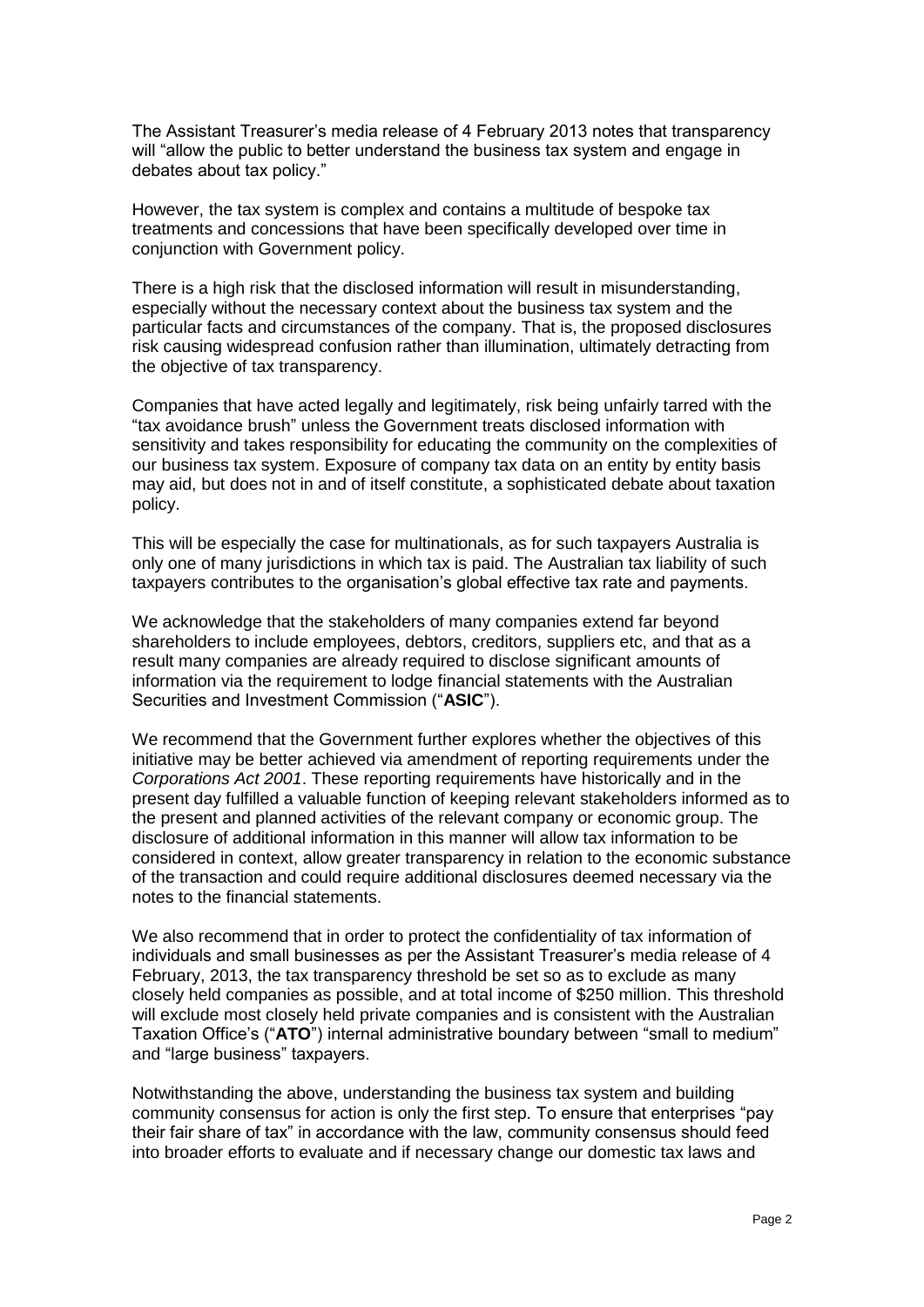international tax treaties (in conjunction with our treaty partners). We look forward to consulting with the Government on this broader project in due course.

### *Publishing aggregate collections for each Commonwealth tax*

We are broadly supportive of the policy underpinning the publication of aggregate collections for each Commonwealth tax. Such information is essential to facilitate informed debate over the appropriateness of our current tax settings and tax reform proposals.

#### *Enhanced information sharing between Government agencies*

We are broadly supportive of the policy underpinning enhanced information sharing between Government agencies, provided that such sharing does not lead to the circumvention of current intended limitations to the collection of that taxpayer information by the receiving Government agency.

Our specific comments on the Discussion Paper are set out below.

### *Policy intention*

The Discussion Paper and the Assistant Treasurer"s media release note that the transparency measure is intended to:

- Encourage enterprises to pay their fair share of tax;
- Discourage aggressive tax minimisation practices; and
- Allow the public to better understand the business tax system and engage in debates about tax policy.

It is our view that first two of the three objectives set out above should occur only via sound administration, review of existing tax laws and changes in the same if necessary.

Tax transparency may, however, assist in informing the public debate about how our tax laws should operate if greater information leads to greater understanding. As noted above, this can only occur if the Government treats disclosed information with sensitivity and takes responsibility for educating the community on the complexities of our business tax system.

Greater transparency to Government may also assist administrators and policy makers in staying ahead of the curve. However, any additional information required by administrators and policy makers in relation to the use of "complex arrangements and contrived corporate structures" should be obtained via the income tax return and disclosed to the Government only. We would be pleased to discuss any perceived shortfalls in information collection via the company income tax return with Treasury and the ATO in greater detail.

Our submission below is based on our understanding that the transparency project is intended to form part of the Government"s efforts to tackle profit shifting by multinationals, perceived to be resulting in an erosion of the corporate tax base.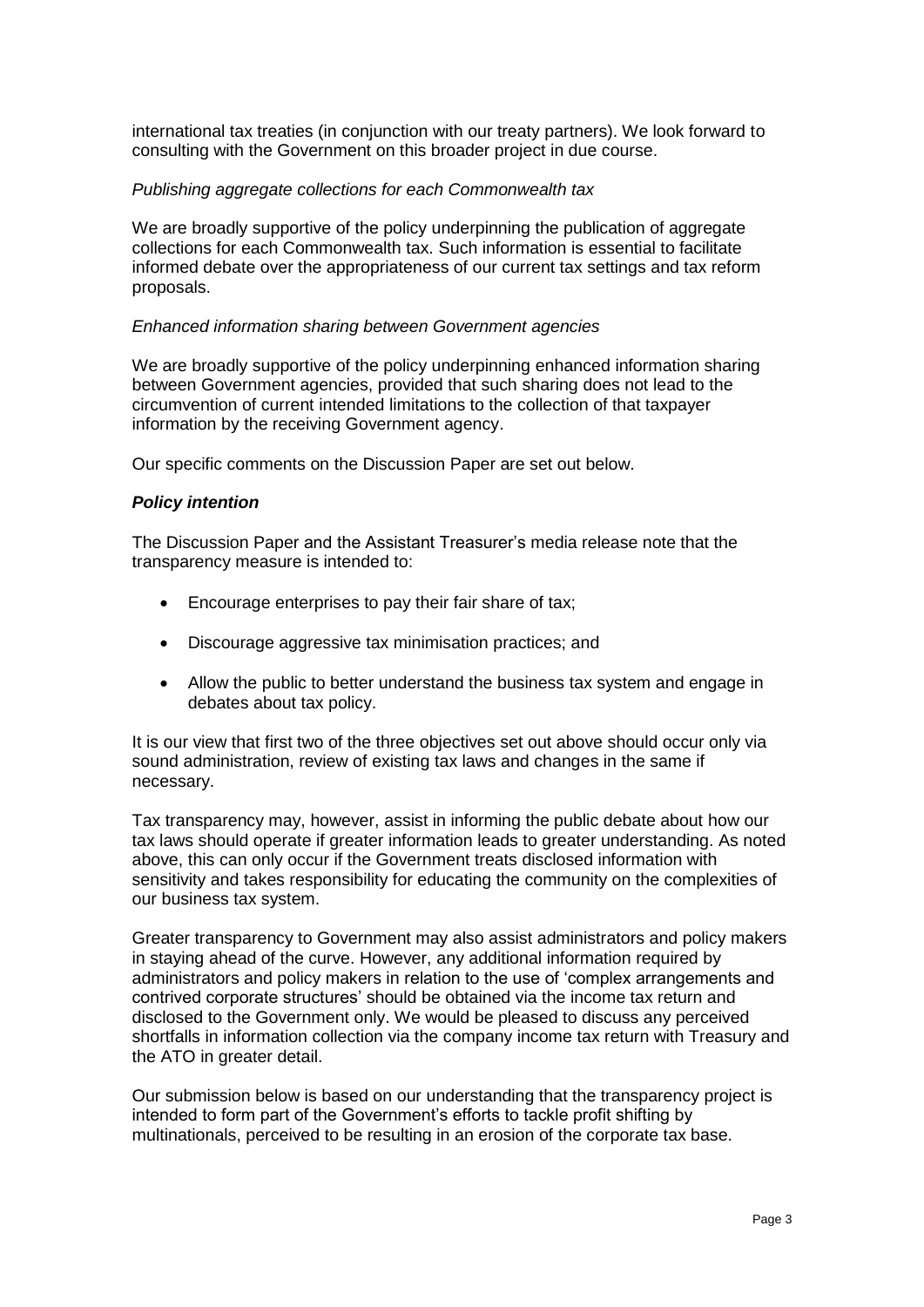Our understanding is based on:

- the Assistant Treasurer"s earlier media release of 10 December, 2012 announcing the formation of the *Specialist Reference Group* on multinational taxation in which it was noted that this process was intended to supplement "Treasury's examination of multinational tax minimisation strategies and its risks to the sustainability of Australia's corporate tax base"; and
- the Assistant Treasurer's recent address to The Tax Institute's National Convention on 15 March 2013.

Should our characterisation of the context of this initiative be incorrect, we would be pleased to discuss.

## *Section 1: Transparency of tax payable by "large and multinational businesses"*

Our comments below relate to the proposal included in Treasury"s Discussion Paper under the same heading.

However, we reiterate our recommendation that the Government further explores whether the objectives of this initiative may be better achieved via amendment of reporting requirements under the *Corporations Act 2001*.

As above, these reporting requirements are in our view a better avenue by which to inform relevant stakeholders (including the Australian and other Governments) as to the present and planned activities of the relevant company or economic group, and will:

- allow tax information to be considered in context,
- allow greater transparency in relation to the economic substance of the relevant transaction; and
- could require additional disclosures deemed necessary via the notes to the financial statements.

Nevertheless, should the Government proceed with the proposal set out in the Discussion Paper, our detailed comments are below.

### *Domestic vs. multinational companies*

If the transparency initiative is intended to better inform the public about the taxation of multinationals, including the nature and scope of base erosion and profit shifting, it is unclear to us why the initiative is proposed to also apply to wholly domestic companies of any size.

This is especially so since it is our understanding that it is possible and relatively costeffective to identify companies without any international related-party dealings from current disclosures on the company income tax return.

If the intention underpinning the inclusion of domestic companies is to provide an industry benchmark against which the tax burden borne by multinational enterprises operating in the same industry may be considered, it is our view that such comparisons are ill-informed and improper.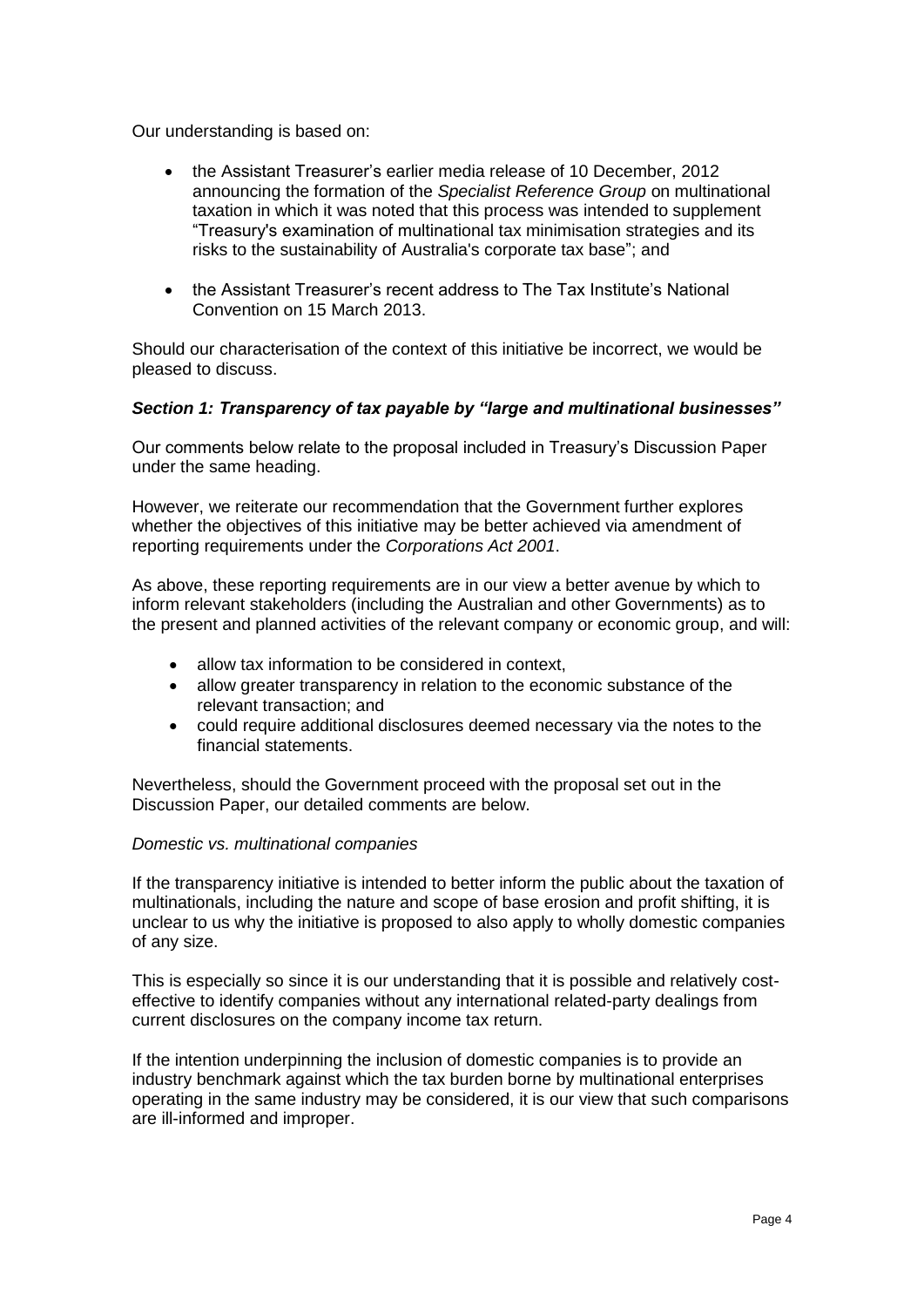This is because, unlike wholly domestic companies, multinational enterprises will have:

- access to suppliers, trade agreements and markets;
- foreign exchange exposure; and
- tax liabilities in foreign jurisdictions.

As such, we recommend that the Government clarify and explain the perceived need to apply the transparency initiative to wholly domestic companies as well as multinationals.

### *"Large" companies*

We are cognisant of the many varying definitions of "small", "medium" and "large" businesses that exist from the perspective of tax laws (including with respect to *de minimis* carve outs), the ATO (including in the ATO"s *Taxation Statistics* publication) and ASIC. We are also cognisant that the standard used to apply these tests varies from turnover, business income, asset value, number of employees etc.

We appreciate Treasury"s recognition of the need to carve out companies below a certain threshold in order to safeguard the confidentiality of tax information of individuals and small businesses (as per the Assistant Treasurer"s media release of 4 February, 2013).

In light of the stated policy intention underpinning this initiative, it is our view that the transparency threshold should be set with a view to excluding as high a proportion of closely held companies as possible.

This is because:

- The disclosure of tax information of closely held, potentially wholly-domestic companies is inappropriate and risks inadvertently disclosing details of some of the tax circumstances of the ultimate individual owners;
- It is unnecessary to include many small to medium enterprises in the transparency initiative in order to fulfil the Government"s stated policy intention/s; and
- Many large multinationals that have no significant Australian tax presence (because, for instance, the enterprise makes significant sales into Australia but has no permanent establishment here) are unlikely to be included on the list unless the threshold is significantly lower than \$100 million of business income;

We agree that the setting of a threshold based on information that may be gleaned from the company income tax return will not, *prima facie*, increase compliance costs. On this basis, we consider the use of either "Total Income" (Label S, Question 6) or "Total profit or loss" (Label T, Question  $6$ ) to be most appropriate, rather than for example tests based on quantum of salary and wages, number of employees, asset value or ultimate ownership.

If the relevant threshold is to be set with reference to "Total Income" at Label S (as per the Discussion Paper) we recommend that the ATO"s classifications for the purposes of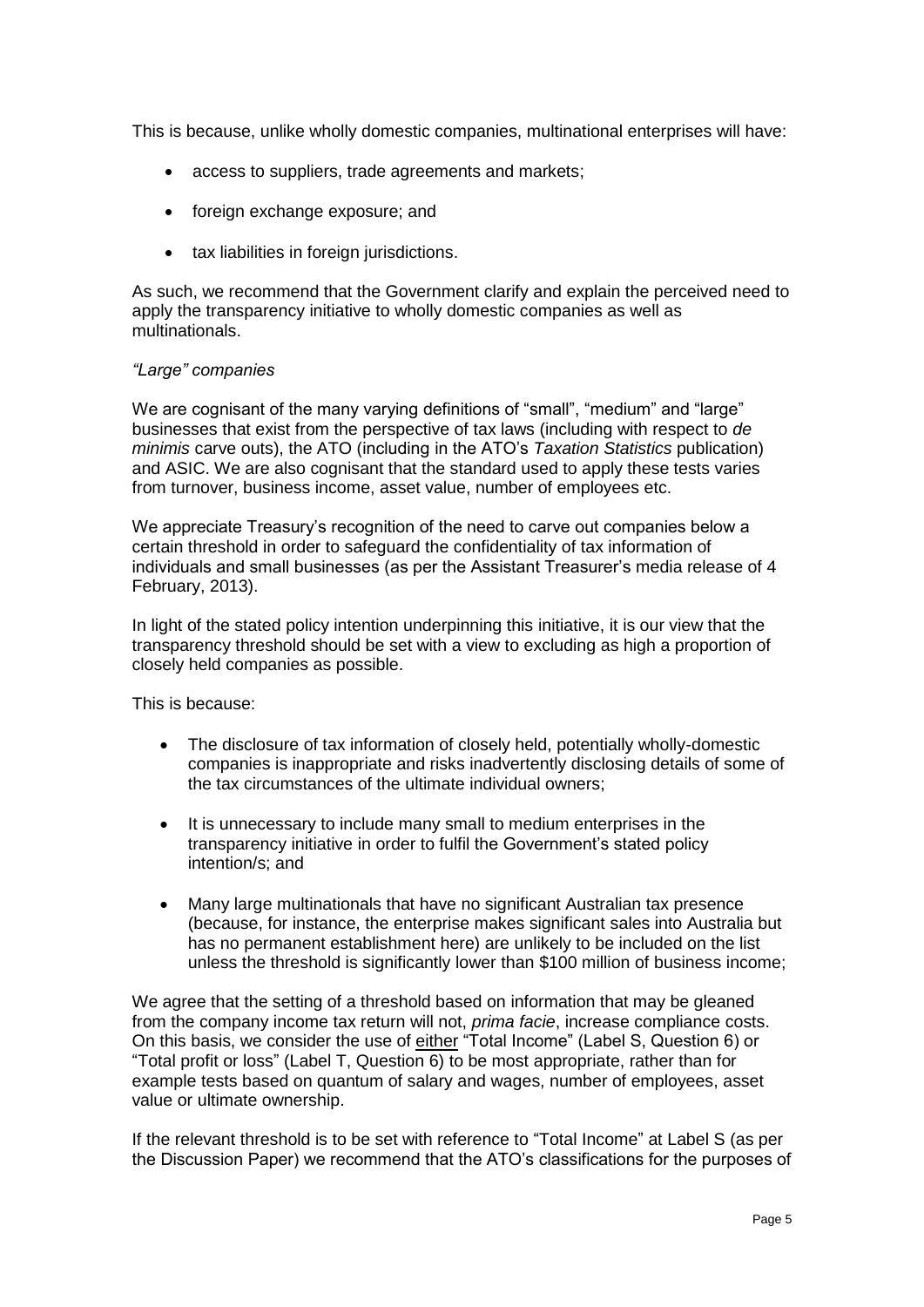its internal administrative arrangements<sup>1</sup> be relied upon, as these thresholds reflect the ATO"s experience in relation to the tax issues that are prevalent in each market segment.

| <b>Classification</b>       | <b>Turnover</b>                     |  |  |
|-----------------------------|-------------------------------------|--|--|
| Micro-enterprises           | Less than \$2 million               |  |  |
|                             | \$2 million to \$10 million (S1)    |  |  |
| Small-medium<br>enterprises | \$10 million to \$50 million (S2)   |  |  |
|                             | \$50 million to \$100 million (S3)  |  |  |
|                             | \$100 million to \$250 million (S4) |  |  |
| Large businesses            | Greater than \$250 million          |  |  |

We note that differences in concepts of "total income" and "turnover", and "company" and "enterprise" are not sufficiently significant to lessen the relevance of these classifications.

The Inspector-General of Taxation relevantly noted recently in the Report on his *Review into the ATO's compliance approaches to small and medium enterprises with annual turnovers between \$100 million and \$250 million and high wealth individuals* (i.e. the S4 market segment):

*The Australian Taxation Office (ATO) identifies small and medium sized enterprises with annual turnovers between \$100 million to \$250 million (larger SMEs) as a particular compliance focus. There are approximately 1400 larger SMEs, over half of which are controlled by individuals with more than \$30 million in net wealth.* 

*…* 

*Even within the S4 market segment and of the SME business line's work, there are a variety of taxpayers. Around 50 per cent of the S4 market segment is part of a CHPG [closely held private group], around 30 per cent are foreign controlled groups, around 15 per cent are public groups, around six per cent are other widely held groups (such as limited partnerships, managed investment schemes, etc.) and around two per cent are non-profit making groups.* 

In light of the significant percentage of companies in the \$100 million to \$250 million total income bracket that are likely to be part of a closely held private group, we recommend that the relevant threshold be raised to \$250 million, to align with the threshold at which the ATO"s internal definition of "large businesses" commences.

## *Total income of the "taxpayer"*

1

We have presumed that the threshold will apply in relation to the taxpayer in question, and that this will be the head company of an income tax consolidated group or multipleentry consolidated ("**MEC**") group, if relevant.

It should be noted that the membership of an income tax consolidated group is unlikely to align with the membership of the consolidated entity for financial reporting purposes due to differing consolidation rules. This differing membership will likely render

 $<sup>1</sup>$  As set out in the ATO's 2012-13 Compliance Program</sup>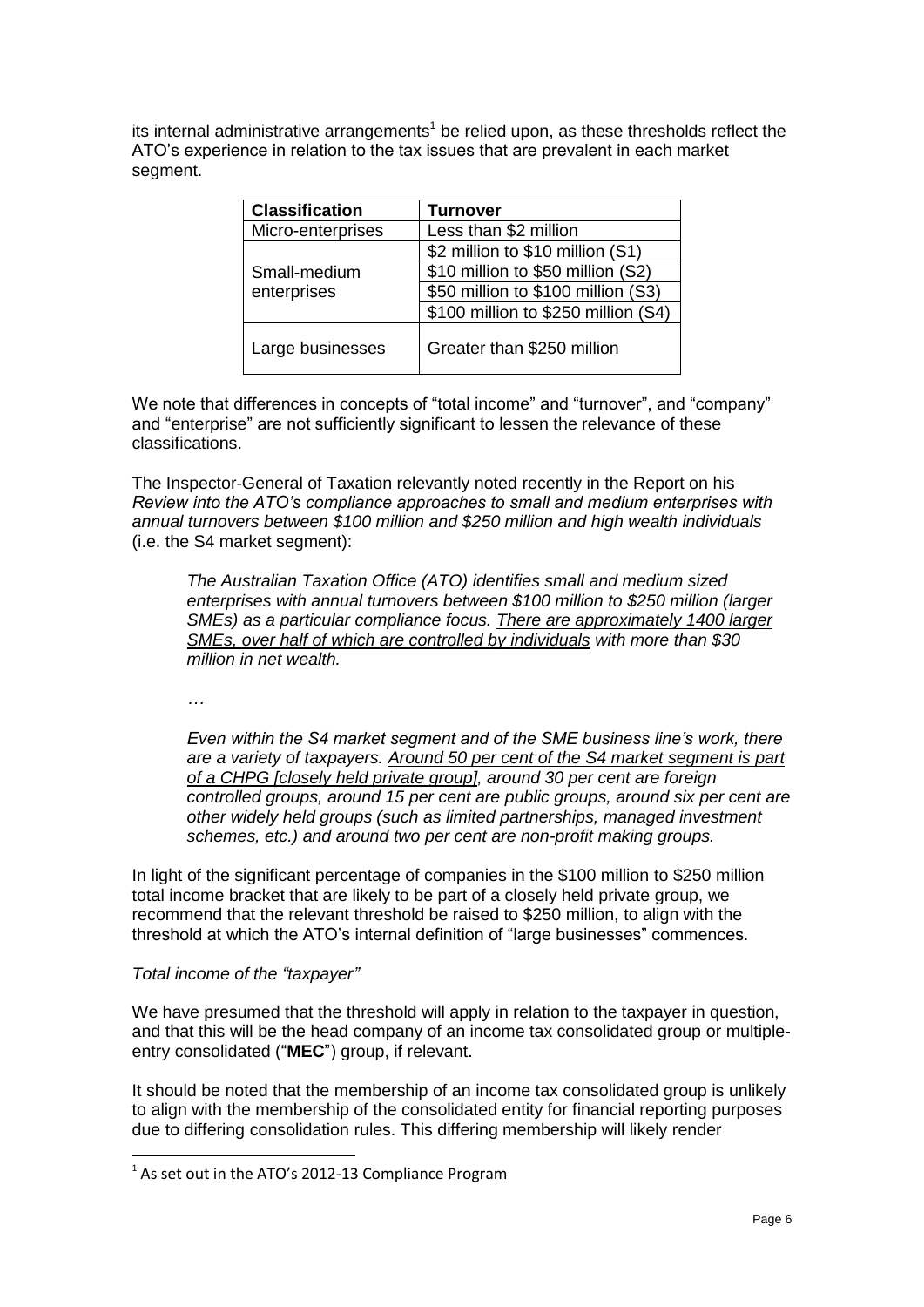comparisons between accounting and tax data irrelevant and incomprehensible. The disclosure made by the Commissioner should be preceded by an advisory explanation to this effect.

Where the relevant taxpayer is instead a MEC group, there is likely to be even less comparability between accounting and tax data, as multiple MEC groups may be part of the same ultimate economic enterprise. Furthermore, which MEC groups are part of the same economic enterprise may not be easily discernible. In some cases, only some of the MEC groups that are part of the same economic enterprise will be above the relevant disclosure threshold. The disclosure made by the Commissioner should be preceded by an advisory explanation to this effect.

The Government should endeavour to explain the above complexities to the community to ameliorate the likely confusion and capacity for misunderstanding that will arise from disclosure in relation to consolidated and MEC groups.

## *The disclosures: Total income, Taxable income, Income tax*

The disclosure of such limited headline numbers which bear little to no relationship to each other or to relevant accounting data is likely to prove confusing at best and misleading at worst.

This is because:

- As total income is a gross number, it is not related in any meaningful way to "taxable income", which is a net number. Persons analysing the disclosed data may not easily comprehend the significant difference between the two numbers.
- There are a range of reasons why total income as per the income tax return may differ from gross revenue for accounting purposes, and why total profit or loss on the income tax return may differ from taxable income. Many of these reasons relate to differences in accounting and taxation treatment of the same transaction, such as in relation to:
	- $\circ$  treatment of capital gains (as defined in the tax law);
	- o the Taxation of Financial Arrangements regime;
	- o tax treatment of bad debts;
	- o income tax consolidation regime;
	- o research and development tax concessions;
	- o differing tax and accounting depreciation rates;
	- o differing tax and accounting treatment of goodwill;
	- o accounting entries in respect of assets such as impairment charges or writebacks;
	- o differences in the recognition of carried forward losses;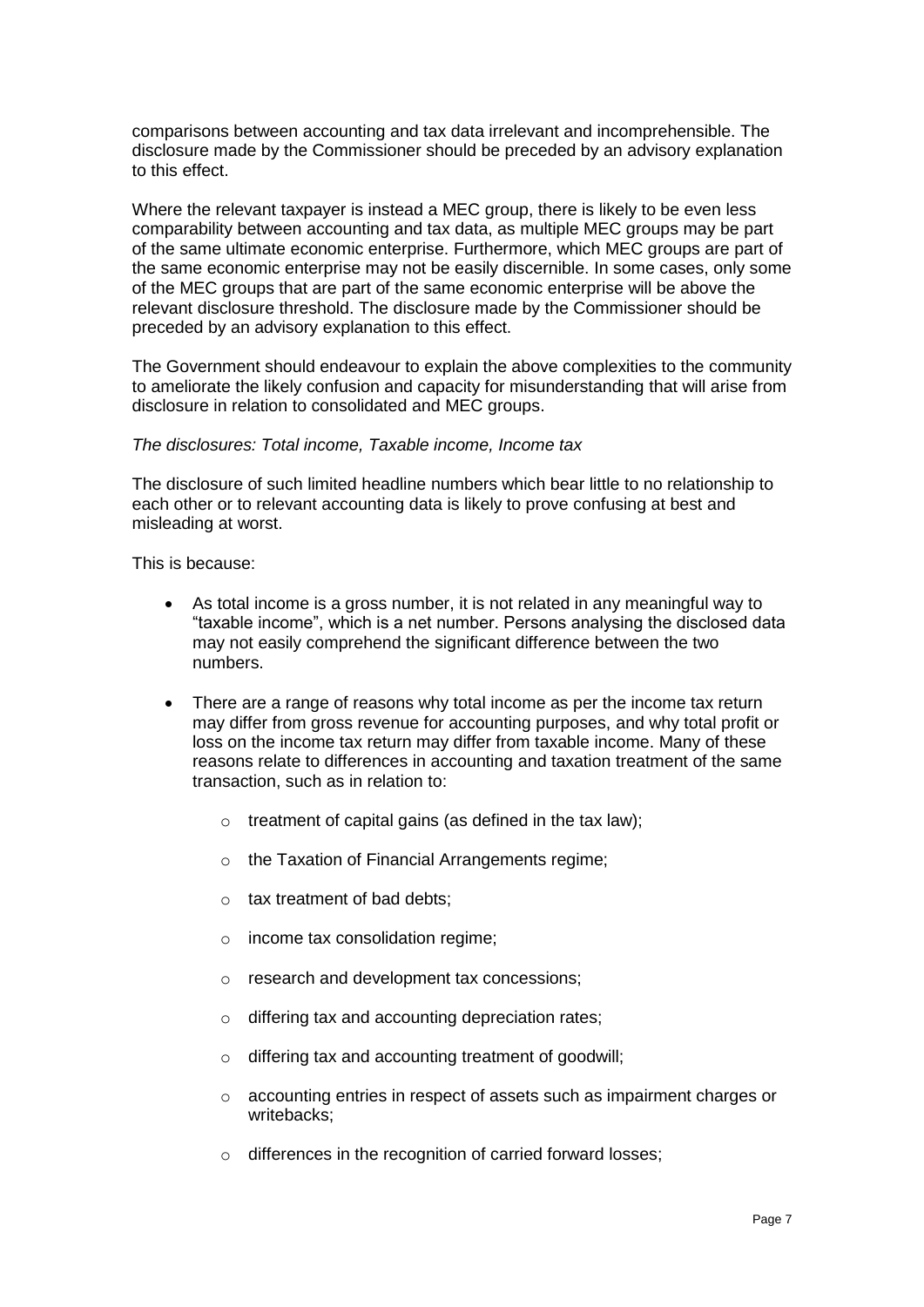- o controlled foreign company income; and
- o treatment of non-assessable non-exempt income e.g. section 23AJ dividends and section 23AH foreign branch profits.
- Income tax may differ from 30% of taxable income, due to tax attributes such as foreign income tax offsets and franking credits.

The misunderstanding that is likely to result from the disclosure of these headline tax numbers gives rise to a significant potential for reputational risk to law-abiding companies that may be unfairly tarred with the tax avoidance brush.

Many of these companies will have relied on Government-sanctioned complex tax treatments, which represent a reasonable outcome for the Government and taxpayers alike – even if the outcome differs from the accounting treatment.

The Government should take responsibility for ensuring that the public is sufficiently well-educated as to these potential differences in order to facilitate an informed and nuanced debate on the appropriateness of our current business tax system settings.

A failure to do so will jeopardise foreign investment due to the heightened reputational risk profile of investing in Australia, and allow law-abiding citizens to be caught in the cross-fire.

## *Point in time disclosure*

There remain significant difficulties with the making of a "point in time" disclosure by the Commissioner, such as:

- When will tax return data be disclosed for taxpayers with a substituted accounting period?
- As disclosures will reflect data included on lodged tax returns only, will the lodgment of an amended assessment, amounts in dispute or under audit be noted/disclosed in subsequent years?
- What data will be disclosed in relation to companies that have not lodged their income tax return by the due date? This will be especially relevant if companies are expected or likely to be above the threshold (for example, because their prior year return disclosed total income higher than the threshold). We recommend that the Government clarify the policy intention with respect to whether the non-lodgment by such companies will be required to be disclosed.

### *Timing and nature of disclosure*

We broadly agree that disclosure by the Commissioner rather than by the taxpayer in the first instance is not likely to add to compliance costs.

However, we anticipate that taxpayers may nevertheless seek to make additional disclosures in relation to their tax affairs in order to contextualise the disclosure by the Commissioner. As such, sufficient time should be afforded to taxpayers for the collation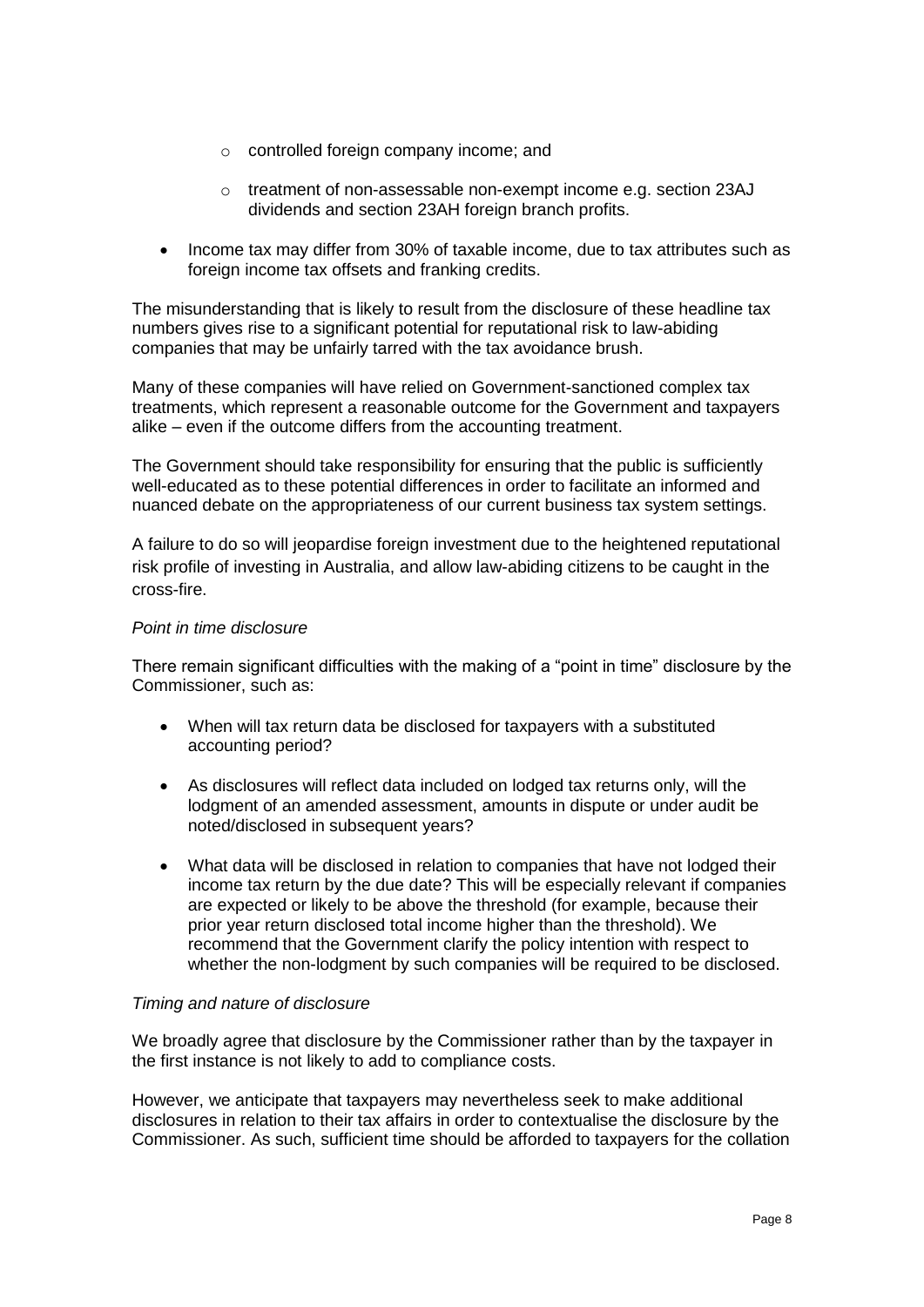and voluntary disclosure of additional tax information ahead of the disclosure by the Commissioner.

This is especially so since the voluntary disclosures that companies may choose to make may extend well beyond the scope of Australian corporate tax. Many companies are liable to satisfy taxation liabilities beyond income tax, Minerals Resource Rent Tax and Petroleum Resource Rent Tax both in Australia and in other jurisdictions. For example, voluntary disclosures may incorporate a more comprehensive suite of taxes, levies and duties that a company is liable to pay both in Australia and in foreign jurisdictions.

In this regard, we consider that disclosure by the Commissioner should only be made at least three months after the due date for lodgment of the company"s income tax return.

We also recommend that close consideration be given to linking information voluntarily provided by taxpayers and information disclosed by the Commissioner, such as via the cross referencing of websites, with appropriate caveats included.

For example, the relevant company could be given the opportunity to provide the Commissioner a link to the taxpayer"s website that contains additional information, at any time before the planned disclosure. Such a link could then be included beside the disclosure, caveated to note that the information has been provided by the taxpayer and has not been verified by the ATO.

| <b>Name</b>        | <b>ABN</b>        | <b>Total income</b> | <b>Taxable</b><br>income | Income tax    | <b>Further information</b><br>provided by taxpayer<br><b>NOTE: This information</b><br>has not been reviewed<br>or verified by the ATO. |
|--------------------|-------------------|---------------------|--------------------------|---------------|-----------------------------------------------------------------------------------------------------------------------------------------|
| A1 Ltd             | 10 234 567<br>890 | \$500,000,000       | \$400,000,000            | \$120,000,000 | www.A1.com.au/tax                                                                                                                       |
| B <sub>1</sub> Ltd | 97 876 543<br>210 | \$300,000,000       | \$101,000,000            | \$10,000,000  | www.B1.com.au/tax                                                                                                                       |
| C <sub>1</sub> Ltd | 10 293 847<br>756 | \$120,000,000       |                          |               | www.C1.com.au/tax                                                                                                                       |

An example is as follows:

We anticipate that increasing the ease with which such additional information may be accessed will reduce the likelihood of misunderstanding and mis-reporting.

#### *Section 2: Publishing aggregate collections for each Commonwealth tax*

We are broadly supportive of the policy underpinning the proposed changes in section 3 of the Discussion Paper. Information as to the aggregate collection for each Commonwealth tax is essential to facilitate informed debate over the appropriateness of our current tax settings and tax reform proposals.

### *Section 3: Enhanced information sharing between Government agencies*

We are broadly supportive of the policy underpinning the proposed changes in section 4 of the Discussion Paper.